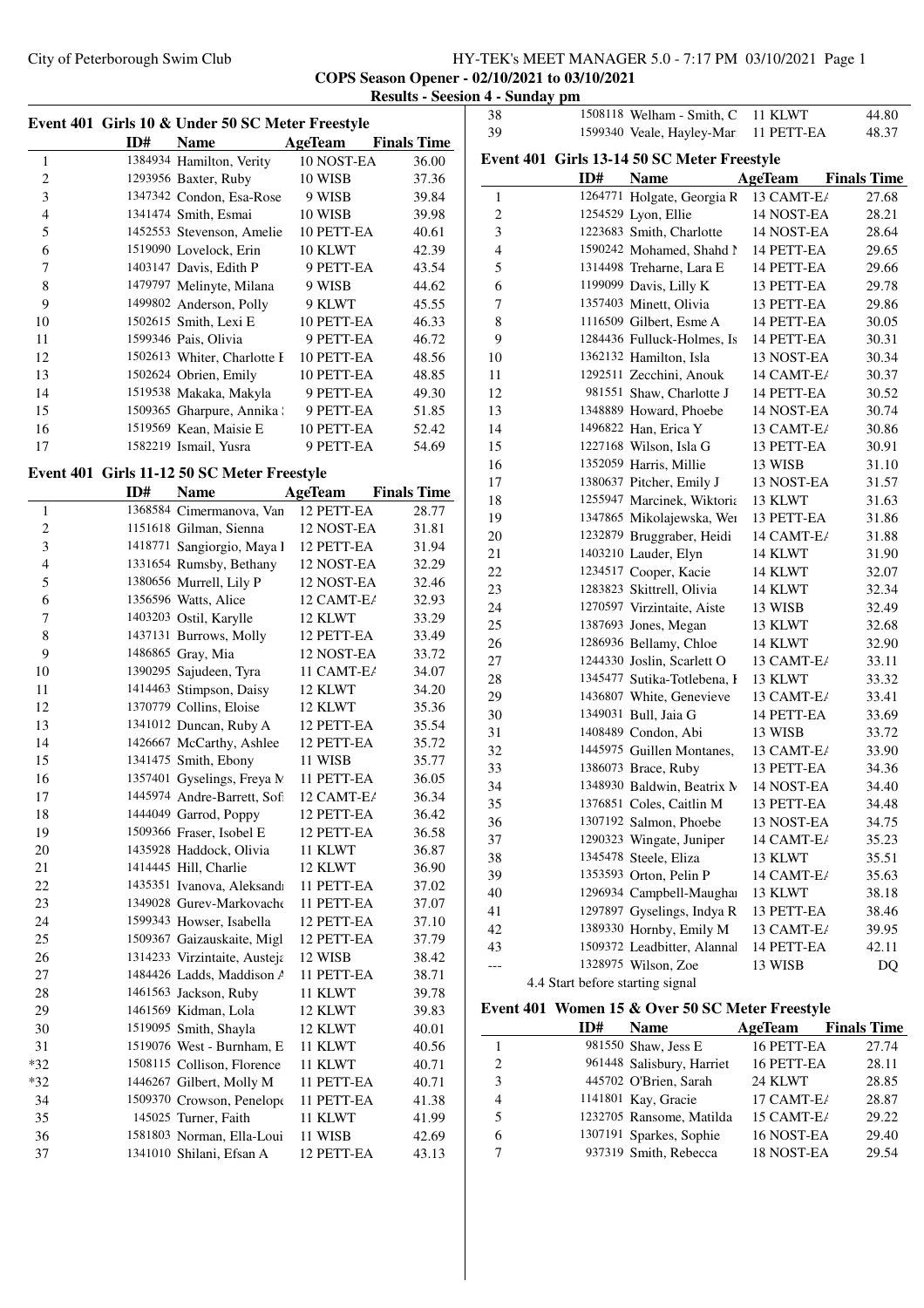# City of Peterborough Swim Club HY-TEK's MEET MANAGER 5.0 - 7:17 PM 03/10/2021 Page 2 **COPS Season Opener - 02/10/2021 to 03/10/2021**

|              |     |                                                   |                       | <b>Results - Seesion 4 - Sunday pm</b> |                       |           |
|--------------|-----|---------------------------------------------------|-----------------------|----------------------------------------|-----------------------|-----------|
|              |     | (Event 401 Women 15 & Over 50 SC Meter Freestyle) |                       |                                        | 15                    |           |
|              | ID# | <b>Name</b>                                       | <b>AgeTeam</b>        | <b>Finals Time</b>                     | 16                    |           |
| 8            |     | 1277698 Dexter, Macy                              | 15 CAMT-E/            | 29.63                                  | 17                    |           |
| 9            |     | 1213424 Wightman, Leah                            | 16 KLWT               | 29.65                                  | 18                    |           |
| 10           |     | 1336579 Mixer, Daisy                              | 15 NOST-EA            | 29.86                                  | 19                    |           |
| 11           |     | 1370159 Maggs, Georgia A                          | 16 CAMT-E/            | 29.95                                  | 20                    |           |
| 12           |     | 1444591 Ammann, Leonie F                          | 15 CAMT-E/            | 30.12                                  | 21                    |           |
| 13           |     | 928852 Bloomfield, Jessica                        | 15 CAMT-E/            | 30.18                                  | 22                    |           |
| 14           |     | 1254534 Coleman, Jasmine                          | 15 NOST-EA            | 30.21                                  | <b>Event 402 Boys</b> |           |
| 15           |     | 1232710 Hammond, Lauren                           | 16 CAMT-E/            | 30.37                                  |                       |           |
| 16           |     | 1234190 Bello, Elena                              | 15 CAMT-E/            | 30.61                                  | $\mathbf{1}$          |           |
| 17           |     | 1292798 Chapman, Ruby                             | 15 NOST-EA            | 30.65                                  | $\boldsymbol{2}$      |           |
| 18           |     | 1280184 Salmon, Francesca                         | 16 NOST-EA            | 30.73                                  | 3                     |           |
| 19           |     | 965869 Pearce, Millie R                           | 15 PETT-EA            | 30.81                                  | $\overline{4}$        |           |
| 20           |     | 892649 Griffin, Sophie L                          | 17 PETT-EA            | 30.83                                  | 5                     |           |
| 21           |     | 1331679 Sanford, Jessica                          | 16 NOST-EA            | 30.98                                  | 6                     |           |
| 22           |     | 1229207 Smith, Sydney                             | 15 CAMT-E/            | 31.30                                  | 7                     |           |
| 23           |     | 1496821 Han, Angela Y                             | 15 CAMT-E/            | 31.32                                  | $\,$ 8 $\,$           |           |
| 24           |     | 1295415 Kidman, Esmie                             | 15 KLWT               | 31.84                                  | 9                     |           |
| 25           |     | 1243080 Clayton, Elise                            | 17 KLWT               | 31.98                                  | 10                    |           |
| 26           |     | 1243089 Nicholson, Abigail                        | 15 KLWT               | 32.31                                  | 11                    |           |
| 27           |     | 1322435 Simmonds, Ella                            | 15 NOST-EA            | 32.33                                  | 12                    |           |
| 28           |     | 1590244 Mohamed, Maryan                           | 16 PETT-EA            | 32.80                                  | 13                    |           |
| 29           |     | 1112716 Staff, Abi                                | 17 NOST-EA            | 32.84                                  | 14                    |           |
| 30           |     | 1185125 Montgomery, Amb                           | 15 NOST-EA            | 34.32                                  | 15                    |           |
| 31           |     | 1243077 Liddell, Chloe                            | 15 KLWT               | 34.41                                  | 16                    |           |
| 32           |     | 1216207 Tuffnell, Jemima N                        | 16 PETT-EA            | 35.55                                  | 17                    |           |
| 33           |     | 1313024 Collins, Libby                            | 15 KLWT               | 36.28                                  | 18                    |           |
| 34           |     | 912391 Mkwasa, Mwaba                              | 15 NOST-EA            | 41.52                                  | 19                    |           |
|              |     | Event 402 Boys 10 & Under 50 SC Meter Freestyle   |                       |                                        | 20                    |           |
|              | ID# | <b>Name</b>                                       | <b>AgeTeam</b>        | <b>Finals Time</b>                     | 21                    |           |
| 1            |     | 1527278 Bacon, Jacob J                            | 10 PETT-EA            | 31.53                                  | 22                    |           |
| 2            |     | 1527282 Miller, Lleyton                           | 10 PETT-EA            | 36.54                                  | 23                    |           |
| 3            |     | 1493764 Baker, Kameron D                          | 10 PETT-EA            | 38.35                                  | 24                    |           |
| 4            |     | 1472290 Larham, Alfie J                           | 9 PETT-EA             | 41.49                                  | 25                    |           |
| 5            |     | 1461558 Liddell, Samuel                           | 10 KLWT               | 42.48                                  | 26                    |           |
| 6            |     | 1450207 Turner, Toby                              | 9 KLWT                | 45.15                                  | 27                    |           |
| 7            |     | 1488924 Hill, Cory                                | 10 KLWT               | 45.97                                  | $28\,$                |           |
| 8            |     | 1479765 Brunton, Alex J                           | 9 PETT-EA             | 48.28                                  | 29                    |           |
| 9            |     | 1213138 Curran, Kian S                            | 10 PETT-EA            | 48.69                                  | 30                    |           |
| 10           |     | 1457730 Bellamy, Marley                           | 9 KLWT                | 51.19                                  | 31                    |           |
| 11           |     | 1519096 Smulkys, Ignas                            | 9 KLWT                | 1:05.75                                | 32                    |           |
|              |     |                                                   |                       |                                        | 33                    |           |
|              |     | Event 402 Boys 11-12 50 SC Meter Freestyle        |                       |                                        | 34                    |           |
|              | ID# | <b>Name</b>                                       | <b>AgeTeam</b>        | <b>Finals Time</b>                     | 35                    |           |
| $\mathbf{1}$ |     | 1431481 Hunter, Oscar                             | 12 NOST-EA            | 29.31                                  | 36                    |           |
| 2            |     | 1428897 Jacob, Frank A                            | 12 CAMT-E/            | 30.60                                  | 37                    |           |
| 3<br>4       |     | 1359482 Johnson, Adam G<br>1193420 Jones, Josh    | 12 CAMT-E/<br>12 WISB | 31.40                                  | 38                    |           |
| 5            |     | 1439759 Birdsall, Charlie R                       | 11 CAMT-E/            | 31.67                                  | 39                    |           |
| 6            |     |                                                   |                       | 31.84                                  | 40                    |           |
| 7            |     | 1370135 Wilson, Jamie<br>1352067 Rehus, Charlie   | 12 WISB<br>12 PETT-EA | 32.59                                  | 41                    |           |
| 8            |     | 1384931 Montgomery, Zach                          | 11 NOST-EA            | 33.19<br>33.21                         | 42                    |           |
| 9            |     | 1242444 Kadar, Norbert                            | 12 CAMT-E/            | 33.25                                  | 43                    |           |
| 10           |     | 1437132 Stavrov, Georgi                           | 12 PETT-EA            | 34.65                                  |                       |           |
| 11           |     | 1270605 Baxter, Thomas                            | 11 WISB               | 35.86                                  |                       | 10.2 A sw |
| 12           |     | 1420264 Wratten, Will O                           | 12 CAMT-E/            | 36.34                                  | Event 402 Men         |           |
| 13           |     | 1375836 Jagger, Thomas-Ar                         | 12 KLWT               | 37.43                                  |                       |           |
|              |     | 1484419 Laucis, Alan                              | 11 PETT-EA            | 38.24                                  | 1                     |           |
| 14           |     |                                                   |                       |                                        |                       |           |

| 15                      |     | 1476820 Heather, George                    | 11 PETT-EA                                            | 38.86              |
|-------------------------|-----|--------------------------------------------|-------------------------------------------------------|--------------------|
| 16                      |     | 1461573 Pattison, Alexande                 | 11 KLWT                                               | 39.30              |
| 17                      |     | 1276005 Busby, Ashton                      | 11 WISB                                               | 39.79              |
| 18                      |     | 1519568 Minns, Ruben I                     | 11 PETT-EA                                            | 41.59              |
| 19                      |     | 1461579 Jakoniuk, Marek                    | 12 KLWT                                               | 43.52              |
| 20                      |     | 1530000 Roczniak, David                    | 11 KLWT                                               | 44.67              |
| 21                      |     | 1296933 Campbell - Maugh                   | 11 KLWT                                               | 44.76              |
| 22                      |     | 1582227 Czyz, Oscar D                      | 12 PETT-EA                                            | 52.74              |
|                         |     | Event 402 Boys 13-14 50 SC Meter Freestyle |                                                       |                    |
|                         | ID# | Name                                       | AgeTeam                                               | <b>Finals Time</b> |
| $\mathbf{1}$            |     | 1333614 Ormsby, Edward                     | 14 CAMT-E/                                            | 26.47              |
| $\overline{c}$          |     | 1590250 Sackree, Joshua                    | 13 PETT-EA                                            | 26.53              |
| 3                       |     | 1205145 Andrews, Lewis                     | 14 NOST-EA                                            | 27.28              |
| $\overline{\mathbf{4}}$ |     | 1109817 Arnup, Finlay                      | 14 NOST-EA                                            | 27.29              |
| 5                       |     | 1222376 Williamson, James                  | 14 CAMT-E/                                            | 27.33              |
| 6                       |     | 1284117 Wall, Ryan                         | 14 CAMT-E/                                            | 27.37              |
| 7                       |     | 1348975 De Wildt, Ross                     | 13 CAMT-E/                                            | 27.74              |
| 8                       |     | 1242445 Kadar, Janos                       | 14 CAMT-E/                                            | 27.86              |
| 9                       |     | 1349032 Dearing, Orlando F                 | 13 PETT-EA                                            | 28.01              |
| 10                      |     | 1402406 Lowe, Jacob                        | 14 PETT-EA                                            | 28.08              |
| 11                      |     | 1338510 Singh, Gagan                       | 14 PETT-EA                                            | 28.23              |
| 12                      |     | 1326613 Burrell, Rhys                      | 14 KLWT                                               | 28.76              |
| 13                      |     | 1281286 Winslow, Samuel                    | 14 CAMT-E/                                            | 29.13              |
| 14                      |     | 1381580 Yeaman, Nathan                     | 13 KLWT                                               | 29.26              |
| 15                      |     | 1368602 Bennett, Rufus S                   | 13 PETT-EA                                            | 29.43              |
| 16                      |     | 1414459 Garnett, Thomas                    | 13 KLWT                                               | 29.78              |
| 17                      |     | 1336069 Lee, Kian H                        | 13 PETT-EA                                            | 29.80              |
| 18                      |     | 1232880 Valenzuela-Niedba                  | 13 CAMT-E/                                            | 30.19              |
| 19                      |     | 1346129 Swindale, Jack R                   | 13 PETT-EA                                            | 30.50              |
| 20                      |     | 1297892 Krolik, Mark B                     | 14 PETT-EA                                            | 30.58              |
| 21                      |     | 1303584 Rouse, Edward                      | 14 CAMT-E/                                            | 30.95              |
| 22                      |     | 1305239 Uttarkar, Kirtan                   | 14 PETT-EA                                            | 31.01              |
| 23                      |     | 1398374 Artingstall, Sam J                 | 13 CAMT-E/                                            | 31.30              |
| 24                      |     | 1304474 Grimmer, Daniel                    | 14 KLWT                                               | 31.46              |
| 25                      |     | 1452313 Stapleton, Jack                    | 14 PETT-EA                                            | 31.68              |
| 26                      |     | 1301947 Mann, Henry                        | 13 NOST-EA                                            | 32.06              |
| 27                      |     | 1313025 James, Thomas                      | 13 KLWT                                               | 32.12              |
| 28                      |     | 1338513 Lewis, Archie R                    | 14 PETT-EA                                            | 32.21              |
| 29                      |     | 1365590 Baranowicz, Bartos                 | 14 PETT-EA                                            | 32.27              |
| 30                      |     | 1435348 Lapas, Dominykas                   | 14 PETT-EA                                            | 32.68              |
| 31                      |     | 1396843 Stoica, Vlad A                     | 13 CAMT-E/                                            | 32.93              |
| 32                      |     | 1285545 Kotzenberg, Heinri                 | 13 CAMT-E/                                            | 33.01              |
| 33                      |     | 1116505 Smithee, Oscar                     | 13 WISB                                               | 33.10              |
| 34                      |     | 1361439 Modolell, Juan                     | 13 CAMT-E/                                            | 33.12              |
| 35                      |     | 1458864 Dougall, Alex P                    | 13 PETT-EA                                            | 33.30              |
| 36                      |     | 1336560 Bedford, Evan                      | 13 NOST-EA                                            | 33.42              |
| 37                      |     | 1292835 Carter, George                     | 13 CAMT-E/                                            | 33.48              |
| 38                      |     | 1383308 Glasscock, Oliver                  | 13 WISB                                               | 33.52              |
| 39                      |     | 1348911 Phoenix McGlynn,                   | 13 NOST-EA                                            | 33.57              |
| 40                      |     | 1399311 Leese, William P                   | 13 CAMT-E/                                            | 33.77              |
| 41                      |     | 1376852 Bridges, Nicholas I                | 13 PETT-EA                                            | 35.22              |
| 42                      |     | 1519527 Barannikov, Danny                  | 13 PETT-EA                                            | 35.62              |
| 43                      |     | 1376850 Coles, Joshua R                    | 13 PETT-EA                                            | 37.01              |
| ---                     |     | 1316724 Hall, Riley J                      | 14 CAMT-E/                                            | DQ                 |
|                         |     |                                            | 10.2 A swimmer did not cover the whole distance - DNF |                    |

# **Event 402 Men 15 & Over 50 SC Meter Freestyle<br>ID#** Name AgeTeam

| ID# | <b>Name</b>         | AgeTeam       | <b>Finals Time</b> |
|-----|---------------------|---------------|--------------------|
|     | 796517 Cannon, Theo | 21 CAMT- $E/$ | 23.64              |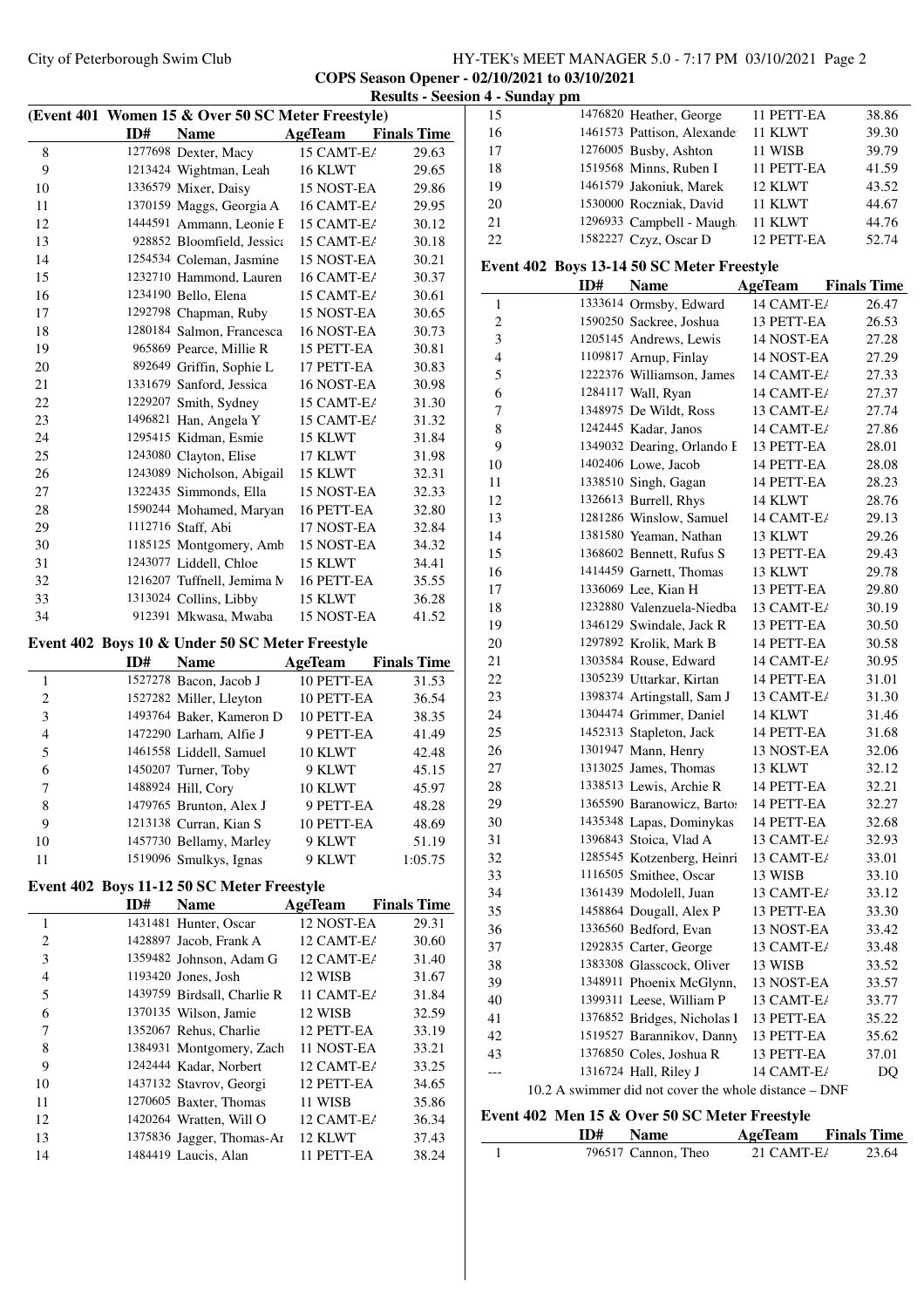# City of Peterborough Swim Club HY-TEK's MEET MANAGER 5.0 - 7:17 PM 03/10/2021 Page 3 **COPS Season Opener - 02/10/2021 to 03/10/2021**

|                |     | (Event 402 Men 15 & Over 50 SC Meter Freestyle)                                             |                |                    |
|----------------|-----|---------------------------------------------------------------------------------------------|----------------|--------------------|
|                | ID# | <b>Name</b>                                                                                 | <b>AgeTeam</b> | <b>Finals Time</b> |
| 2              |     | 1146030 Brudnicki, Fabian                                                                   | 17 PETT-EA     | 24.40              |
| 3              |     | 275226 Campbell - Maugh                                                                     | 22 KLWT        | 25.40              |
| 4              |     | 882994 Rose, Samuel                                                                         | 18 KLWT        | 26.32              |
| 5              |     | 947604 Williamson, Christ                                                                   | 16 CAMT-E/     | 26.38              |
| *6             |     | 832434 Addis, Robert                                                                        | 17 KLWT        | 26.45              |
| *6             |     | 961445 Martin, Josh J                                                                       | 15 PETT-EA     | 26.45              |
| 8              |     | 1172253 Dyke, Henri                                                                         | 16 NOST-EA     | 26.53              |
| 9              |     | 881326 Woodhouse, Ben                                                                       | 17 NOST-EA     | 26.93              |
| 10             |     | 1235841 Howe, Christopher                                                                   | 16 CAMT-E/     | 26.98              |
| 11             |     | 1326629 Ball, Tom                                                                           | 17 KLWT        | 27.03              |
| 12             |     | 1170730 Monie, Matthew                                                                      | 16 CAMT-E/     | 27.29              |
| 13             |     | 1190498 Smith, Harrison                                                                     | 16 KLWT        | 27.72              |
| 14             |     | 1116152 Loughlin, Connor                                                                    | 16 WISB        | 27.86              |
| 15             |     | 889858 Smithee, Oliver                                                                      | 16 WISB        | 28.01              |
| 16             |     | 1381587 Tkacenko, Nedas                                                                     | 15 KLWT        | 28.05              |
| 17             |     | 1304515 Harrop, Austin                                                                      | 15 CAMT-E/     | 28.40              |
| $*18$          |     | 1277792 Gurev-Markovache                                                                    | 15 PETT-EA     | 28.46              |
| *18            |     | 1362143 Small, Thomas                                                                       | 15 NOST-EA     | 28.46              |
| 20             |     | 1180912 Isle, Harvey                                                                        | 16 KLWT        | 28.51              |
| $*21$          |     | 1287982 Moyses, Daniel B                                                                    | 15 PETT-EA     | 28.58              |
| $*21$          |     | 1199103 Peacock, Jamie M                                                                    | 15 PETT-EA     | 28.58              |
| 23             |     | 1376855 Mouzoures, George                                                                   | 17 PETT-EA     | 28.72              |
| 24             |     | 1165980 Eden, Ben                                                                           | 17 WISB        | 28.77              |
| 25             |     | 1161932 Griffin, Keiran                                                                     | 15 PETT-EA     | 29.46              |
| 26             |     | 1402803 Everitt, Austin                                                                     | 15 NOST-EA     | 29.62              |
| 27             |     | 1328973 Wilson, Alex                                                                        | 15 WISB        | 30.66              |
|                |     | Event 403 Girls 10 & Under 100 SC Meter Butterfly                                           |                |                    |
|                |     |                                                                                             |                |                    |
|                | ID# | <b>Name</b>                                                                                 | AgeTeam        | <b>Finals Time</b> |
|                |     | 1519090 Lovelock, Erin                                                                      | 10 KLWT        | DQ.                |
|                |     | 8.3 Breaststroke kick used (legal in Masters Competitions)                                  |                |                    |
|                |     | Event 403 Girls 11-12 100 SC Meter Butterfly                                                |                |                    |
|                | ID# | <b>Name</b>                                                                                 | <b>AgeTeam</b> | <b>Finals Time</b> |
| 1              |     | 1322445 Riches, Abigail                                                                     | 12 NOST-EA     | 1:15.75            |
| $\overline{c}$ |     | 1418771 Sangiorgio, Maya l                                                                  | 12 PETT-EA     | 1:21.46            |
| 3              |     | 1326523 Harding, Charlisse                                                                  | 12 NOST-EA     | 1:22.25            |
| $\overline{4}$ |     | 1356596 Watts, Alice                                                                        | 12 CAMT-E/     | 1:22.94            |
| 5              |     | 1331654 Rumsby, Bethany                                                                     | 12 NOST-EA     | 1:25.36            |
| 6              |     | 1380656 Murrell, Lily P                                                                     | 12 NOST-EA     | 1:27.23            |
| 7              |     | 1437131 Burrows, Molly                                                                      | 12 PETT-EA     | 1:27.73            |
| 8              |     | 1486865 Gray, Mia                                                                           | 12 NOST-EA     | 1:29.79            |
| 9              |     |                                                                                             | 12 PETT-EA     | 1:32.00            |
| 10             |     | 1444049 Garrod, Poppy<br>1414463 Stimpson, Daisy                                            | 12 KLWT        | 1:35.68            |
| 11             |     |                                                                                             | 12 WISB        |                    |
| 12             |     | 1314233 Virzintaite, Austeja                                                                | 12 WISB        | 1:39.70<br>1:40.92 |
| 13             |     | 1386664 Warby, Layla                                                                        | 11 KLWT        | 1:41.78            |
| 14             |     | 1405866 Johnson, Milly<br>1370779 Collins, Eloise                                           | 12 KLWT        | 1:42.23            |
| 15             |     | 1461569 Kidman, Lola                                                                        | 12 KLWT        | 1:49.80            |
| 16             |     |                                                                                             | 11 KLWT        | 1:54.26            |
| ---            |     | 145025 Turner, Faith                                                                        | 11 WISB        |                    |
|                |     | 1270601 Bailey, Kari-Ella                                                                   |                | DQ                 |
|                |     | 8.2 Arms not brought forward simultaneously                                                 | 12 KLWT        |                    |
|                |     | 1414445 Hill, Charlie                                                                       |                | DQ                 |
|                |     | 8.2 Arms not brought forward simultaneously<br>Event 403 Girls 13-14 100 SC Meter Butterfly |                |                    |

|                | ID# | <b>Name</b>                         | AgeTeam    | <b>Finals Time</b> |
|----------------|-----|-------------------------------------|------------|--------------------|
|                |     | 1223683 Smith, Charlotte            | 14 NOST-EA | 1:06.61            |
| $\overline{2}$ |     | 1283378 Donovan, Megan C 14 PETT-EA |            | 1:06.64            |

|   |                    | <b>Results - Seesion 4 - Sunday pm</b> |                                                  |            |         |
|---|--------------------|----------------------------------------|--------------------------------------------------|------------|---------|
|   |                    | 3                                      | 1314498 Treharne, Lara E                         | 14 PETT-EA | 1:08.88 |
|   | <b>Finals Time</b> | $\overline{4}$                         | 1357403 Minett, Olivia                           | 13 PETT-EA | 1:12.96 |
|   | 24.40              | 5                                      | 1292511 Zecchini, Anouk                          | 14 CAMT-E/ | 1:13.17 |
|   | 25.40              | 6                                      | 981551 Shaw, Charlotte J                         | 14 PETT-EA | 1:14.38 |
|   | 26.32              | $\overline{7}$                         | 1352059 Harris, Millie                           | 13 WISB    | 1:14.58 |
| ŀ | 26.38              | 8                                      | 1284436 Fulluck-Holmes, Is                       | 14 PETT-EA | 1:14.85 |
|   | 26.45              | 9                                      | 1380637 Pitcher, Emily J                         | 13 NOST-EA | 1:15.85 |
|   | 26.45              | 10                                     | 1270597 Virzintaite, Aiste                       | 13 WISB    | 1:18.86 |
| Y | 26.53              | 11                                     | 1403210 Lauder, Elyn                             | 14 KLWT    | 1:18.90 |
| ١ | 26.93              | 12                                     | 1244330 Joslin, Scarlett O                       | 13 CAMT-E/ | 1:20.17 |
| ŀ | 26.98              | 13                                     | 1255947 Marcinek, Wiktoria                       | 13 KLWT    | 1:23.58 |
|   | 27.03              | 14                                     | 1290323 Wingate, Juniper                         | 14 CAMT-E/ | 1:24.41 |
| ŀ | 27.29              | 15                                     | 1386073 Brace, Ruby                              | 13 PETT-EA | 1:26.40 |
|   | 27.72              | 16                                     | 1328975 Wilson, Zoe                              | 13 WISB    | 1:26.99 |
|   | 27.86              | 17                                     | 1286936 Bellamy, Chloe                           | 14 KLWT    | 1:27.56 |
|   | 28.01              | 18                                     | 1345477 Sutika-Totlebena, I                      | 13 KLWT    | 1:27.72 |
|   | 28.05              | 19                                     | 1387693 Jones, Megan                             | 13 KLWT    | 1:30.95 |
| ŀ | 28.40              | 20                                     | 1416753 Whipp, Libby                             | 13 NOST-EA | 1:33.59 |
|   | 28.46              | 21                                     | 1297897 Gyselings, Indya R                       | 13 PETT-EA | 1:51.97 |
| Y | 28.46              |                                        | Event 403 Women 15 & Over 100 SC Meter Butterfly |            |         |

**Event 403 Women 15 & Over 100 SC Meter Butterfly**

|                | ID# | Name                                | AgeTeam    | <b>Finals Time</b> |
|----------------|-----|-------------------------------------|------------|--------------------|
| 1              |     | 805633 O'Keeffe, Ellie A            | 21 CAMT-E/ | 1:05.70            |
| $\overline{c}$ |     | 1232705 Ransome, Matilda            | 15 CAMT-E/ | 1:05.98            |
| 3              |     | 981550 Shaw, Jess E                 | 16 PETT-EA | 1:09.55            |
| $\overline{4}$ |     | 1213424 Wightman, Leah              | 16 KLWT    | 1:09.99            |
| 5              |     | 1444591 Ammann, Leonie F 15 CAMT-E/ |            | 1:10.82            |
| 6              |     | 1439202 Scott, Indy M               | 15 CAMT-E/ | 1:11.23            |
| 7              |     | 928852 Bloomfield, Jessica          | 15 CAMT-E/ | 1:11.45            |
| 8              |     | 937319 Smith, Rebecca               | 18 NOST-EA | 1:11.55            |
| 9              |     | 1232710 Hammond, Lauren             | 16 CAMT-E/ | 1:12.71            |
| 10             |     | 1254534 Coleman, Jasmine            | 15 NOST-EA | 1:12.89            |
| 11             |     | 1231373 Richardson, Caitlin         | 15 NOST-EA | 1:14.86            |
| 12             |     | 1389921 Hopkins, Jessica            | 16 NOST-EA | 1:17.64            |
| 13             |     | 1243089 Nicholson, Abigail          | 15 KLWT    | 1:18.34            |
| 14             |     | 1229207 Smith, Sydney               | 15 CAMT-E/ | 1:19.32            |
| 15             |     | 1331640 Jones, Evie                 | 17 NOST-EA | 1:19.85            |
| 16             |     | 1243080 Clayton, Elise              | 17 KLWT    | 1:19.86            |
| 17             |     | 1243077 Liddell, Chloe              | 15 KLWT    | 1:20.42            |
| 18             |     | 1322435 Simmonds, Ella              | 15 NOST-EA | 1:20.70            |
| 19             |     | 1295415 Kidman, Esmie               | 15 KLWT    | 1:23.42            |
| 20             |     | 1387694 Jones, Bethan               | 15 KLWT    | 1:28.20            |
| 21             |     | 1313024 Collins, Libby              | 15 KLWT    | 1:29.11            |
| 22             |     | 1216207 Tuffnell, Jemima M          | 16 PETT-EA | 1:33.03            |
| 23             |     | 912391 Mkwasa, Mwaba                | 15 NOST-EA | 1:36.55            |

#### **Event 404 Boys 10 & Under 100 SC Meter Butterfly**

| ID# | <b>Name</b>                                                | AgeTeam | <b>Finals Time</b> |
|-----|------------------------------------------------------------|---------|--------------------|
|     | 1450207 Turner, Toby                                       | 9 KLWT  | 2:04.99            |
|     | 1461558 Liddell, Samuel                                    | 10 KLWT | DO                 |
|     | 8.3 Breaststroke kick used (legal in Masters Competitions) |         |                    |

#### **Event 404 Boys 11-12 100 SC Meter Butterfly**

|                | ID# | <b>Name</b>                | AgeTeam    | <b>Finals Time</b> |
|----------------|-----|----------------------------|------------|--------------------|
|                |     | 1431481 Hunter, Oscar      | 12 NOST-EA | 1:16.33            |
| $\overline{2}$ |     | 1370135 Wilson, Jamie      | 12 WISB    | 1:18.85            |
| 3              |     | 1352067 Rehus, Charlie     | 12 PETT-EA | 1:26.51            |
| 4              |     | 1193420 Jones, Josh        | 12 WISB    | 1:27.71            |
| 5              |     | 1461573 Pattison, Alexande | 11 KLWT    | 1:32.40            |
| 6              |     | 1420264 Wratten, Will O    | 12 CAMT-E/ | 1:33.71            |
|                |     | 1437132 Stavrov, Georgi    | 12 PETT-EA | 1:35.07            |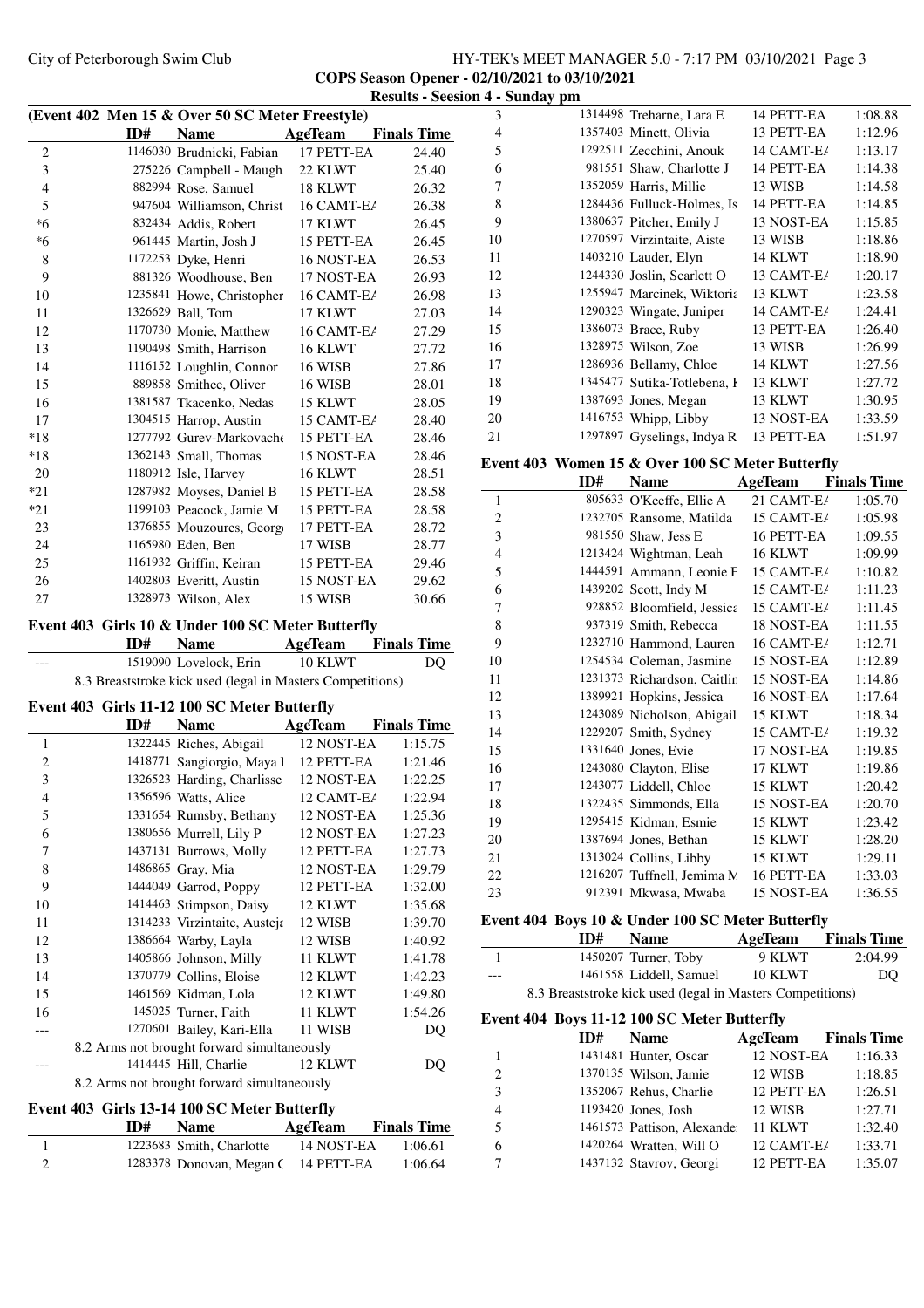#### City of Peterborough Swim Club HY-TEK's MEET MANAGER 5.0 - 7:17 PM 03/10/2021 Page 4 **COPS Season Opener - 02/10/2021 to 03/10/2021 Results - Seesion 4 - Sunday pm**

|                |     |                                                |                | Results - See:     |
|----------------|-----|------------------------------------------------|----------------|--------------------|
|                |     | (Event 404 Boys 11-12 100 SC Meter Butterfly)  |                |                    |
|                | ID# | <b>Name</b>                                    | AgeTeam        | <b>Finals Time</b> |
| 8              |     | 1375836 Jagger, Thomas-Ar                      | 12 KLWT        | 1:44.48            |
|                |     | Event 404 Boys 13-14 100 SC Meter Butterfly    |                |                    |
|                | ID# | <b>Name</b>                                    | <b>AgeTeam</b> | <b>Finals Time</b> |
| 1              |     | 1316724 Hall, Riley J                          | 14 CAMT-E/     | 1:05.80            |
| $\overline{c}$ |     | 1333614 Ormsby, Edward                         | 14 CAMT-E/     | 1:06.83            |
| 3              |     | 1223700 Jayakody, Menuka                       | 14 NOST-EA     | 1:08.62            |
| $\overline{4}$ |     | 1326613 Burrell, Rhys                          | 14 KLWT        | 1:09.68            |
| 5              |     | 1349032 Dearing, Orlando I                     | 13 PETT-EA     | 1:10.09            |
| 6              |     | 1109817 Arnup, Finlay                          | 14 NOST-EA     | 1:10.45            |
| $\sqrt{ }$     |     | 1222376 Williamson, James                      | 14 CAMT-E/     | 1:10.91            |
| 8              |     | 1402406 Lowe, Jacob                            | 14 PETT-EA     | 1:12.04            |
| 9              |     | 1590250 Sackree, Joshua                        | 13 PETT-EA     | 1:12.11            |
| 10             |     | 1368602 Bennett, Rufus S                       | 13 PETT-EA     | 1:12.76            |
| 11             |     | 1336069 Lee, Kian H                            | 13 PETT-EA     | 1:15.66            |
| 12             |     | 1301947 Mann, Henry                            | 13 NOST-EA     | 1:16.67            |
| 13             |     | 1297892 Krolik, Mark B                         | 14 PETT-EA     | 1:16.83            |
| 14             |     | 1305239 Uttarkar, Kirtan                       | 14 PETT-EA     | 1:19.75            |
| 15             |     | 1313025 James, Thomas                          | 13 KLWT        | 1:22.49            |
| 16             |     | 1304474 Grimmer, Daniel                        | 14 KLWT        | 1:24.36            |
| 17             |     | 1414459 Garnett, Thomas                        | 13 KLWT        | 1:24.60            |
| 18             |     | 1336560 Bedford, Evan                          | 13 NOST-EA     | 1:29.66            |
| 19             |     | 1285545 Kotzenberg, Heinri                     | 13 CAMT-E/     | 1:32.61            |
| 20             |     | 1376852 Bridges, Nicholas I                    | 13 PETT-EA     | 1:45.30            |
|                |     | Event 404 Men 15 & Over 100 SC Meter Butterfly |                |                    |
|                | ID# | <b>Name</b>                                    | <b>AgeTeam</b> | <b>Finals Time</b> |
| 1              |     | 408701 Collins, Alfie                          | 20 CAMT-E/     | 1:01.48            |
| $\overline{c}$ |     | 947604 Williamson, Christ                      | 16 CAMT-E/     | 1:02.12            |
| 3              |     | 1154080 James, Louis                           | 15 NOST-EA     | 1:02.14            |
| 4              |     | 832434 Addis, Robert                           | 17 KLWT        | 1:03.99            |
| 5              |     | 1199103 Peacock, Jamie M                       | 15 PETT-EA     | 1:06.25            |
| 6              |     | 1180912 Isle, Harvey                           | 16 KLWT        | 1:09.19            |
| 7              |     | 1287982 Moyses, Daniel B                       | 15 PETT-EA     | 1:11.52            |
| 8              |     | 1304515 Harrop, Austin                         | 15 CAMT-E/     | 1:13.19            |
| 9              |     | 1362143 Small, Thomas                          | 15 NOST-EA     | 1:15.37            |
| 10             |     | 1116152 Loughlin, Connor                       | 16 WISB        | 1:17.64            |
| 11             |     | 1376855 Mouzoures, George                      | 17 PETT-EA     | 1:19.09            |
| 12             |     | 1328973 Wilson, Alex                           | 15 WISB        | 1:25.16            |

## **Event 405 Girls 10 & Under 200 SC Meter Backstroke**

**ID# Name AgeTeam Finals Time** 1519090 Lovelock, Erin 10 KLWT 3:51.04

#### **Event 405 Girls 11-12 200 SC Meter Backstroke**

|                             | ID# | <b>Name</b>                  | AgeTeam    | <b>Finals Time</b> |
|-----------------------------|-----|------------------------------|------------|--------------------|
|                             |     | 1368584 Cimermanova, Van     | 12 PETT-EA | 2:28.18            |
| $\mathcal{D}_{\mathcal{L}}$ |     | 1445974 Andre-Barrett, Sofi  | 12 CAMT-E/ | 2:52.28            |
| 3                           |     | 1376848 Cushion, Emma J      | 11 PETT-EA | 3:06.60            |
| 4                           |     | 1341475 Smith, Ebony         | 11 WISB    | 3:10.22            |
| 5                           |     | 1314233 Virzintaite, Austeja | 12 WISB    | 3:14.47            |
| 6                           |     | 1414445 Hill, Charlie        | 12 KLWT    | 3:14.73            |
| 7                           |     | 1435928 Haddock, Olivia      | 11 KLWT    | 3:16.58            |

#### **Event 405 Girls 13-14 200 SC Meter Backstroke**

|   | ID# | <b>Name</b>                           | AgeTeam    | <b>Finals Time</b> |
|---|-----|---------------------------------------|------------|--------------------|
|   |     | 1283378 Donovan, Megan C 14 PETT-EA   |            | 2:26.91            |
|   |     | 1284436 Fulluck-Holmes, Is 14 PETT-EA |            | 2:33.44            |
| 3 |     | 1116509 Gilbert, Esme A               | 14 PETT-EA | 2:37.82            |
|   |     | 1227168 Wilson, Isla G                | 13 PETT-EA | 2:38.11            |

| 5  | 1277797 Mahoney, Olivia R  | 13 PETT-EA | 2:38.12 |
|----|----------------------------|------------|---------|
| 6  | 1286936 Bellamy, Chloe     | 14 KLWT    | 2:40.85 |
| 7  | 1234517 Cooper, Kacie      | 14 KLWT    | 2:42.35 |
| 8  | 1283823 Skittrell, Olivia  | 14 KLWT    | 2:45.80 |
| 9  | 1255947 Marcinek, Wiktoria | 13 KLWT    | 2:47.51 |
| 10 | 1270597 Virzintaite, Aiste | 13 WISB    | 2:50.63 |
| 11 | 1328975 Wilson, Zoe        | 13 WISB    | 2:53.44 |
| 12 | 1408489 Condon, Abi        | 13 WISB    | 2:58.44 |
| 13 | 1345478 Steele, Eliza      | 13 KLWT    | 3:00.61 |
| 14 | 1296934 Campbell-Maughai   | 13 KLWT    | 3:19.15 |
|    |                            |            |         |

### **Event 405 Women 15 & Over 200 SC Meter Backstroke**

|             | ID# | <b>Name</b>                                                                                                                                                                                                                                                                                                                                                                                                            | AgeTeam    | <b>Finals Time</b> |
|-------------|-----|------------------------------------------------------------------------------------------------------------------------------------------------------------------------------------------------------------------------------------------------------------------------------------------------------------------------------------------------------------------------------------------------------------------------|------------|--------------------|
|             |     | 1141801 Kay, Gracie                                                                                                                                                                                                                                                                                                                                                                                                    | 17 CAMT-E/ | 2:24.63            |
| 2           |     | 1213424 Wightman, Leah                                                                                                                                                                                                                                                                                                                                                                                                 | 16 KLWT    | 2:25.57            |
| 3           |     | 1160884 Willis, Hannah L                                                                                                                                                                                                                                                                                                                                                                                               | 15 PETT-EA | 2:27.03            |
| 4           |     | 1243089 Nicholson, Abigail                                                                                                                                                                                                                                                                                                                                                                                             | 15 KLWT    | 2:48.95            |
| 5           |     | 1295415 Kidman, Esmie                                                                                                                                                                                                                                                                                                                                                                                                  | 15 KLWT    | 2:49.24            |
| $\sqrt{10}$ |     | $\mathbf{A} \mathbf{A} \mathbf{A} \mathbf{A} \mathbf{A} \mathbf{A} \mathbf{A} \mathbf{A} \mathbf{A} \mathbf{A} \mathbf{A} \mathbf{A} \mathbf{A} \mathbf{A} \mathbf{A} \mathbf{A} \mathbf{A} \mathbf{A} \mathbf{A} \mathbf{A} \mathbf{A} \mathbf{A} \mathbf{A} \mathbf{A} \mathbf{A} \mathbf{A} \mathbf{A} \mathbf{A} \mathbf{A} \mathbf{A} \mathbf{A} \mathbf{A} \mathbf{A} \mathbf{A} \mathbf{A} \mathbf{A} \mathbf{$ |            |                    |

#### **Event 406 Boys 10 & Under 200 SC Meter Backstroke**

|     | ID# | <b>Name</b>                                                   | AgeTeam        | <b>Finals Time</b> |
|-----|-----|---------------------------------------------------------------|----------------|--------------------|
|     |     | 1527278 Bacon, Jacob J                                        | 10 PETT-EA     | 3:00.98            |
| --- |     | 1461558 Liddell, Samuel                                       | <b>10 KLWT</b> | DO                 |
|     |     | 6.3 Left position on the back (other than to initiate a turn) |                |                    |

#### **Event 406 Boys 11-12 200 SC Meter Backstroke**

 $\overline{\phantom{a}}$ 

|                       | ID# | <b>Name</b>                                                                                                                       | AgeTeam | <b>Finals Time</b>                      |
|-----------------------|-----|-----------------------------------------------------------------------------------------------------------------------------------|---------|-----------------------------------------|
|                       |     | 1370135 Wilson, Jamie                                                                                                             | 12 WISB | 2:54.72                                 |
| $\mathcal{D}_{\cdot}$ |     | 1270605 Baxter, Thomas                                                                                                            | 11 WISB | 3:04.50                                 |
| $\mathcal{F}$         |     | 1375836 Jagger, Thomas-Ar                                                                                                         | 12 KLWT | 3:23.18                                 |
|                       |     | 1352067 Rehus, Charlie 12 PETT-EA                                                                                                 |         | DO                                      |
|                       |     | 6.5 More than one single or double simultaneous arm pull used to in                                                               |         |                                         |
|                       |     | 1530000 Roczniak, David 11 KLWT                                                                                                   |         | DO                                      |
|                       |     | $\sqrt{2}$ , and $\sqrt{2}$ , and $\sqrt{2}$ , and $\sqrt{2}$ , and $\sqrt{2}$ , and $\sqrt{2}$ , and $\sqrt{2}$ , and $\sqrt{2}$ |         | $\mathbf{11}$ $\mathbf{1}$ $\mathbf{1}$ |

6.5 More than one single or double simultaneous arm pull used to in

#### **Event 406 Boys 13-14 200 SC Meter Backstroke**

|                | ID# | <b>Name</b>                | AgeTeam    | <b>Finals Time</b> |
|----------------|-----|----------------------------|------------|--------------------|
| 1              |     | 1284117 Wall, Ryan         | 14 CAMT-E/ | 2:18.02            |
| $\overline{2}$ |     | 1242445 Kadar, Janos       | 14 CAMT-E/ | 2:22.57            |
| 3              |     | 1223700 Jayakody, Menuka   | 14 NOST-EA | 2:22.80            |
| $\overline{4}$ |     | 1338510 Singh, Gagan       | 14 PETT-EA | 2:26.75            |
| 5              |     | 1349032 Dearing, Orlando F | 13 PETT-EA | 2:30.90            |
| 6              |     | 1368602 Bennett, Rufus S   | 13 PETT-EA | 2:36.61            |
| 7              |     | 1336069 Lee, Kian H        | 13 PETT-EA | 2:38.35            |
| 8              |     | 1381580 Yeaman, Nathan     | 13 KLWT    | 2:38.97            |
| 9              |     | 1346129 Swindale, Jack R   | 13 PETT-EA | 2:42.22            |
| 10             |     | 1313025 James, Thomas      | 13 KLWT    | 2:47.18            |
| 11             |     | 1297892 Krolik, Mark B     | 14 PETT-EA | 2:48.95            |
| 12             |     | 1348911 Phoenix McGlynn,   | 13 NOST-EA | 2:49.86            |
| 13             |     | 1365590 Baranowicz, Bartos | 14 PETT-EA | 2:50.29            |
| 14             |     | 1414459 Garnett, Thomas    | 13 KLWT    | 2:52.45            |

#### **Event 406 Men 15 & Over 200 SC Meter Backstroke**

|                | ID# | <b>Name</b>               | AgeTeam    | <b>Finals Time</b> |
|----------------|-----|---------------------------|------------|--------------------|
|                |     | 1146030 Brudnicki, Fabian | 17 PETT-EA | 2:07.50            |
| $\overline{c}$ |     | 881326 Woodhouse, Ben     | 17 NOST-EA | 2:17.20            |
| 3              |     | 882994 Rose, Samuel       | 18 KLWT    | 2:23.85            |
| 4              |     | 1287982 Moyses, Daniel B  | 15 PETT-EA | 2:26.19            |
| 5              |     | 832434 Addis, Robert      | 17 KLWT    | 2:27.21            |
| 6              |     | 1381587 Tkacenko, Nedas   | 15 KLWT    | 2:33.40            |
| 7              |     | 1165980 Eden, Ben         | 17 WISB    | 2:39.10            |
| 8              |     | 1116152 Loughlin, Connor  | 16 WISB    | 2:46.68            |